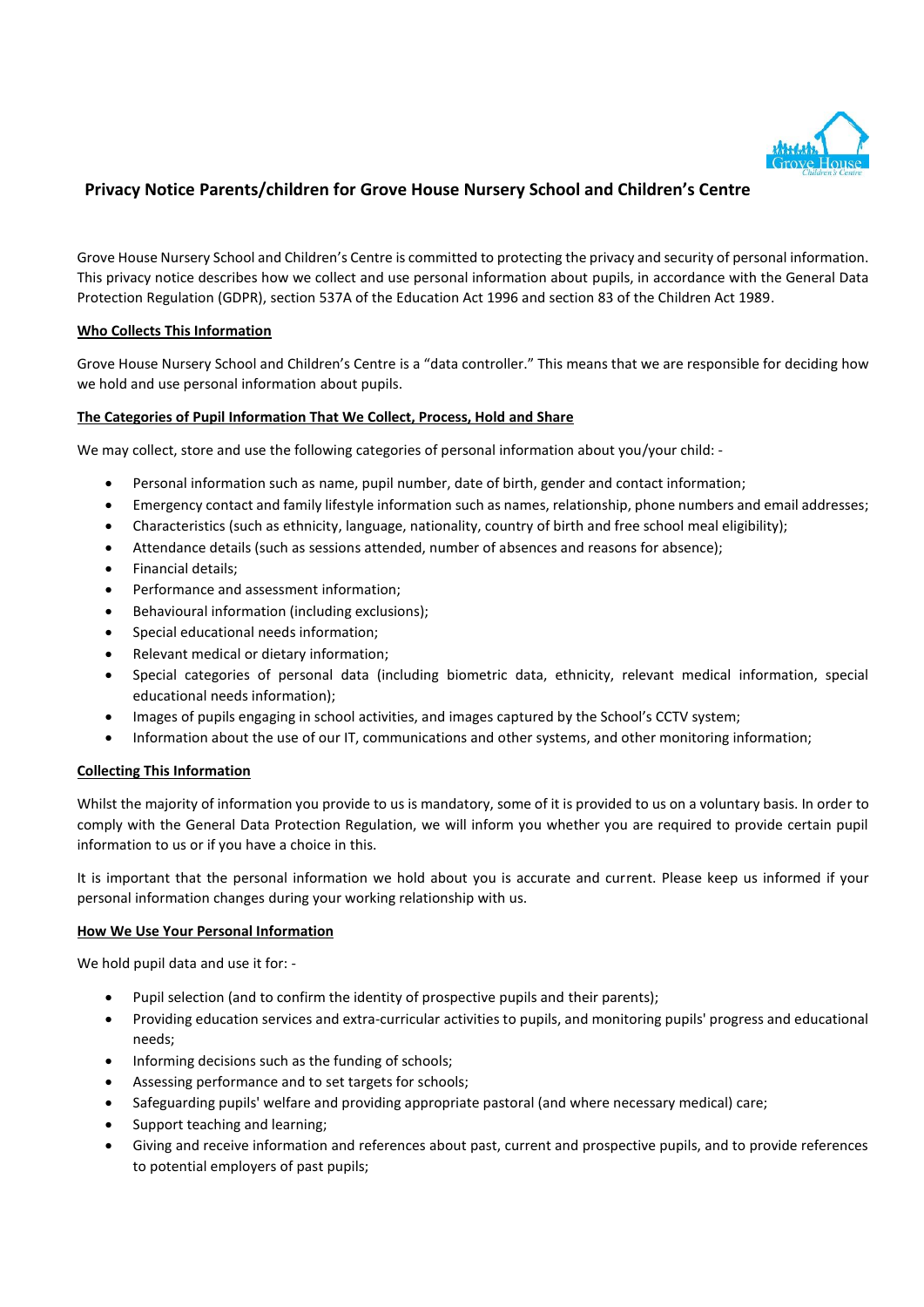- Managing internal policy and procedure;
- Enabling pupils to take part in assessments, to publish the results of examinations and to record pupil achievements;
- To carry out statistical analysis for diversity purposes;
- Legal and regulatory purposes (for example child protection, diversity monitoring and health and safety) and to comply with legal obligations and duties of care;
- Enabling relevant authorities to monitor the school's performance and to intervene or assist with incidents as appropriate;
- Monitoring use of the school's IT and communications systems in accordance with the school's IT security policy;
- Making use of photographic images of pupils in school publications, on the school website and on social media channels;
- Security purposes, including CCTV; and
- Where otherwise reasonably necessary for the school's purposes, including to obtain appropriate professional advice and insurance for the school.
- We also hold information you provide for us on our children's centres forms and when you request additional support through an Early Help Assessment and Plan, or if we make a referral to another service to provide additional support on your behalf.
- [DETAILS]

## **The Lawful Basis on Which We Use This Information**

We will only use your information when the law allows us to. Most commonly, we will use your information in the following circumstances: -

- Consent: the individual has given clear consent to process their personal data for a specific purpose;
- Contract: the processing is necessary for a contract with the individual;
- Legal obligation: the processing is necessary to comply with the law (not including contractual obligations);
- Vital interests: the processing is necessary to protect someone's life.
- Public task: the processing is necessary to perform a task in the public interest or for official functions, and the task or function has a clear basis in law; and
- The Education Act 1996: for Departmental Censuses 3 times a year. More information can be found at: [https://www.gov.uk/education/data-collection-and-censuses-for-schools.](https://www.gov.uk/education/data-collection-and-censuses-for-schools)

We need all the categories of information in the list above primarily to allow us to comply with legal obligations. Please note that we may process information without knowledge or consent, where this is require or permitted by law.

## **Sharing Data**

We may need to share your data with third parties where it is necessary. There are strict controls on who can see your information. We will not share your data if you have advised us that you do not want it shared unless it's the only way we can make sure you stay safe and healthy or we are legally required to do so.

We share pupil information with: -

- the Department for Education (DfE) on a statutory basis under section 3 of The Education (Information About Individual Pupils) (England) Regulations 2013;
- Ofsted;
- Other Schools that pupils have attended/will attend;
- NHS;
- Welfare services (such as social services);
- Other professionals that you have consented for us to share data with ( including speech therapist, educational physchologist)
- Law enforcement officials such as police, HMRC;
- Local Authority Designated Officer;
- Professional advisors such as lawyers and consultants;
- Support services (including insurance, IT support, information security,); and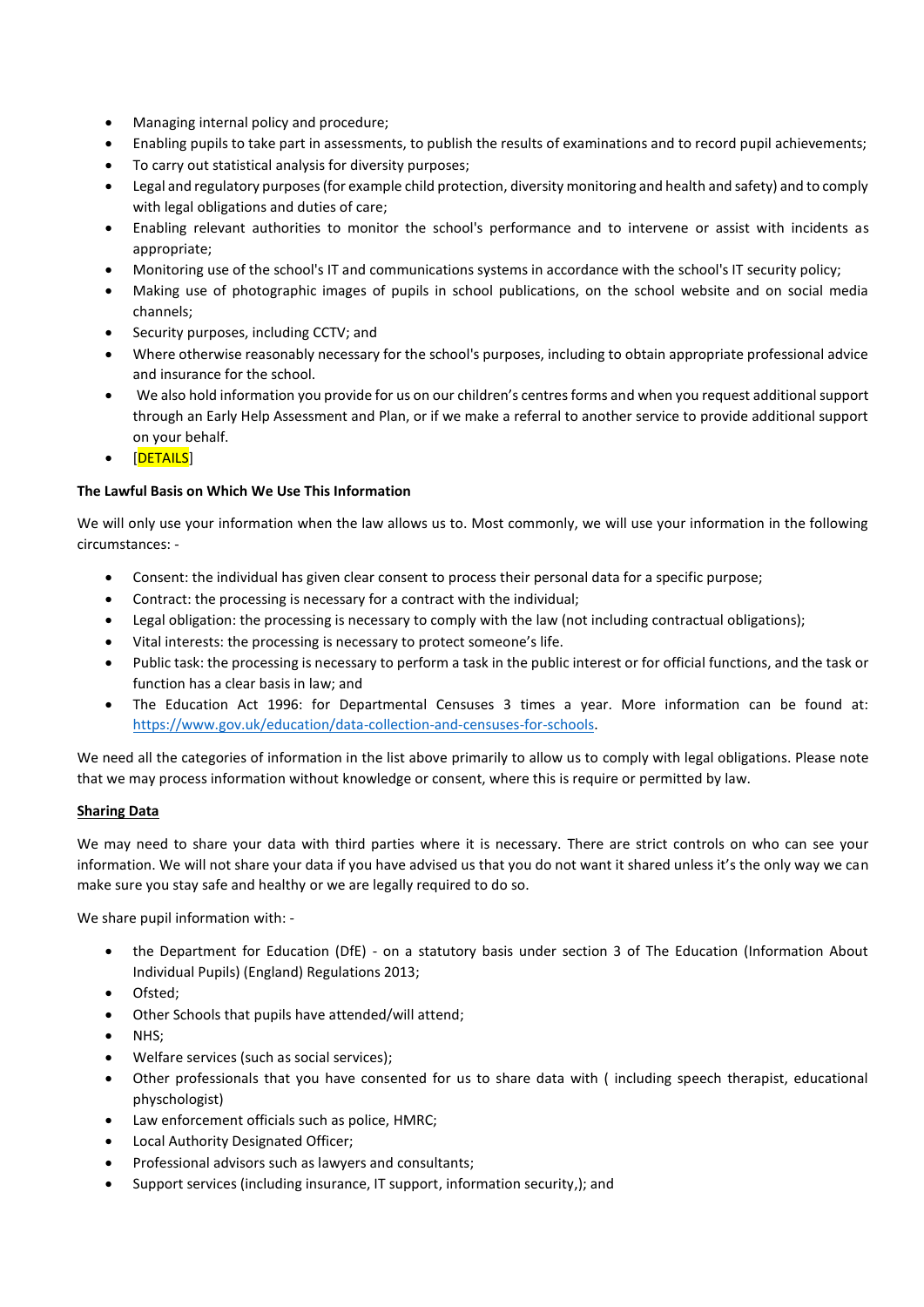• The Local Authority.

Information will be provided to those agencies securely or anonymised where possible.

The recipient of the information will be bound by confidentiality obligations, we require them to respect the security of your data and to treat it in accordance with the law.

#### **Why We Share This Information**

We do not share information about our pupils with anyone without consent unless otherwise required by law.

For example, we share student's data with the DfE on a statutory basis which underpins school funding and educational attainment. To find out more about the data collection requirements placed on us by the DfE please go to https://www.gov.uk/education/data-collection-and-censuses-for-schools.

#### **Storing Pupil Data**

The School keep information about pupils on computer systems and sometimes on paper.

Except as required by law, the School only retains information about pupils for as long as necessary in accordance with timeframes imposed by law and our internal policy.

If you require further information about our retention periods, please let the headteacher know who can provide you with a copy of our policy.

## **Automated Decision Making**

Automated decision making takes place when an electronic system uses personal information to make a decision without human intervention. We are allowed to use automated decision making in limited circumstances.

Pupils will not be subject to automated decision-making, unless we have a lawful basis for doing so and we have notified you.

## **Security**

We have put in place measures to protect the security of your information (i.e. against it being accidentally lost, used or accessed in an unauthorised way).

## **The National Pupil Database**

The NPD is owned and managed by the Department for Education and contains information about pupils in schools in England. It provides invaluable evidence on educational performance to inform independent research, as well as studies commissioned by the Department. It is held in electronic format for statistical purposes. This information is securely collected from a range of sources including schools, local authorities and awarding bodies.

We are required by law, to provide information about our pupils to the DfE as part of statutory data collections such as the school census and early years' census. Some of this information is then stored in the NPD. The law that allows this is the Education (Information About Individual Pupils) (England) Regulations 2013.

To find out more about the NPD, go to [https://www.gov.uk/government/publications/national-pupil-database-user-guide](https://www.gov.uk/government/publications/national-pupil-database-user-guide-and-supporting-information)[and-supporting-information.](https://www.gov.uk/government/publications/national-pupil-database-user-guide-and-supporting-information)

The department may share information about our pupils from the NPD with third parties who promote the education or wellbeing of children in England by:

- conducting research or analysis
- producing statistics
- providing information, advice or guidance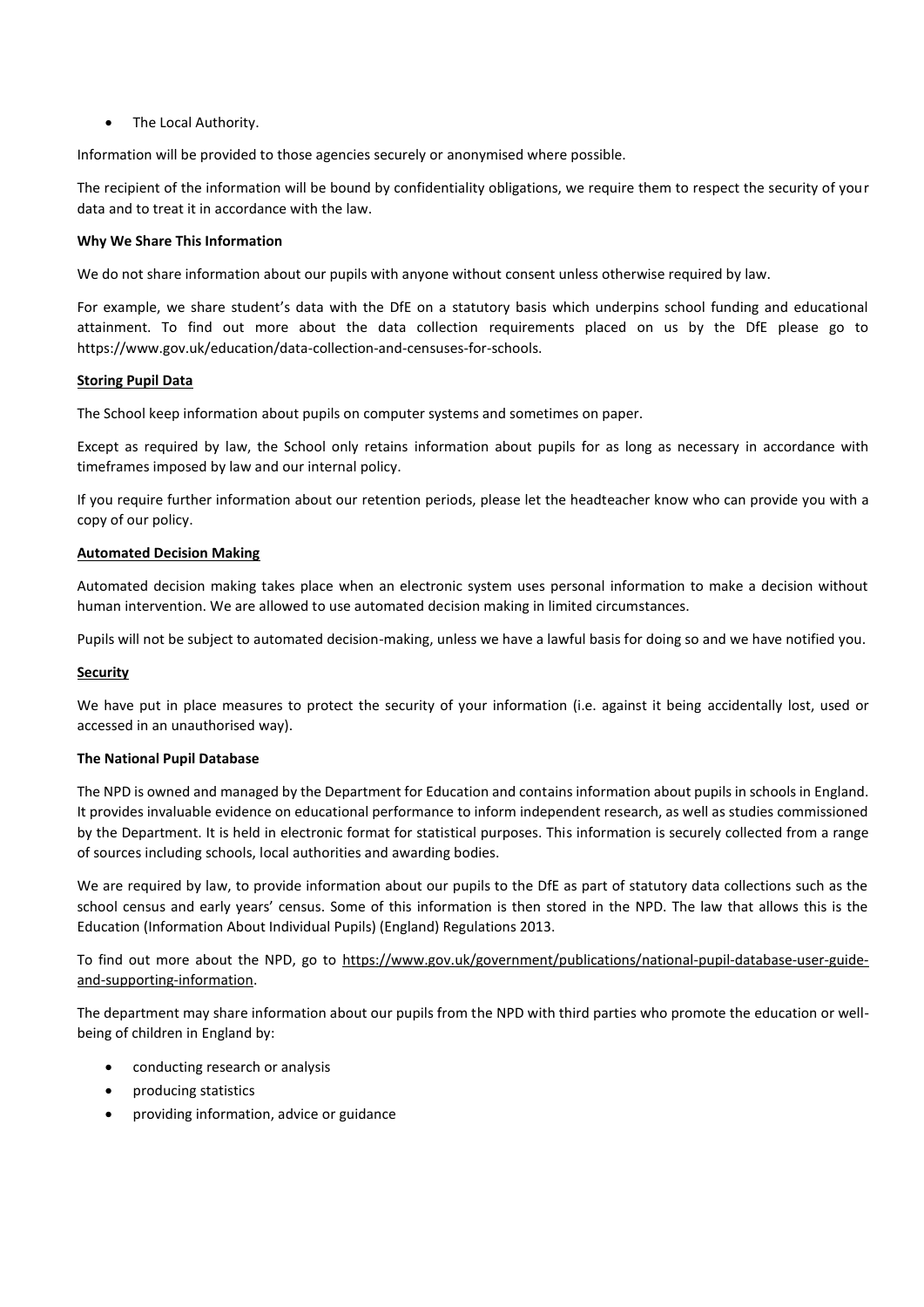The Department has robust processes in place to ensure the confidentiality of our data is maintained and there are stringent controls in place regarding access and use of the data. Decisions on whether DfE releases data to third parties are subject to a strict approval process and based on a detailed assessment of:

- who is requesting the data
- the purpose for which it is required
- the level and sensitivity of data requested: and
- the arrangements in place to store and handle the data

To be granted access to pupil information, organisations must comply with strict terms and conditions covering the confidentiality and handling of the data, security arrangements and retention and use of the data.

For more information about the department's data sharing process, please visit: [https://www.gov.uk/data-protection-how](https://www.gov.uk/data-protection-how-we-collect-and-share-research-data)[we-collect-and-share-research-data](https://www.gov.uk/data-protection-how-we-collect-and-share-research-data)

For information about which organisations the department has provided pupil information, (and for which project), please visit the following website:<https://www.gov.uk/government/publications/national-pupil-database-requests-received>

## To contact DfE:<https://www.gov.uk/contact-dfe>

#### **Requesting Access to Your Personal Data**

Under data protection legislation, parents and pupils have the right to request access to information about them that we hold. To make a request for your personal information, or be given access to your child's education record, contact the Headteacher.

You also have the right to: -

- Object to processing of personal data that is likely to cause, or is causing, damage or distress;
- Prevent processing for the purposes of direct marketing;
- Object to decisions being taken by automated means;
- In certain circumstances, have inaccurate personal data rectified, blocked, erased or destroyed; and
- Claim compensation for damages caused by a breach of the data protection regulations.

If you want to exercise any of the above rights, please contact the Headteacher in writing.

We may need to request specific information from you to help us confirm your identity and ensure your right to access the information (or to exercise any of your other rights). This is another appropriate security measure to ensure that personal information is not disclosed to any person who has no right to receive it.

#### **Right to Withdraw Consent**

In circumstances where you may have provided your consent to the collection, processing and transfer of your personal information for a specific purpose, you have the right to withdraw your consent for that specific processing at any time. To withdraw your consent, please contact Headteacher. Once we have received notification that you have withdrawn your consent, we will no longer process your information for the purpose or purposes you originally agreed to, unless we have another legitimate basis for doing so in law.

## **Contact**

If you would like to discuss anything within this privacy notice or have a concern about the way we are collecting or using your personal data, we request that you raise your concern with the School business manager in the first instance.

We have appointed a data protection officer (DPO) to oversee compliance with data protection and this privacy notice. If you have any questions about how we handle your personal information which cannot be resolve by the headteacher, then you can contact the DPO on the details below: -

Data Protection Officer Name: Craig Stilwell